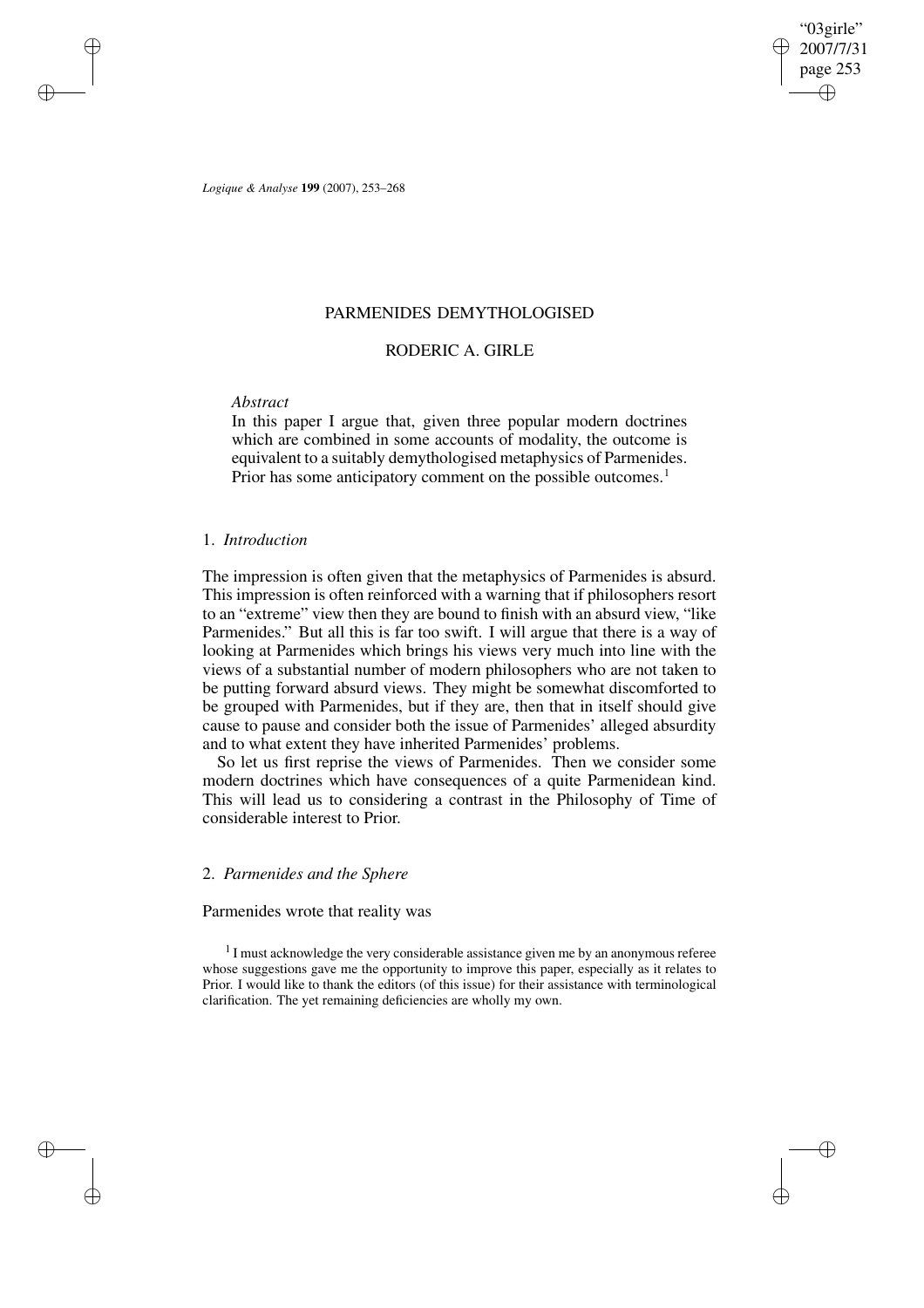#### 254 RODERIC A. GIRLE

"03girle" 2007/7/31 page 254

✐

✐

✐

✐

homogeneous, uniform, motionless within the limits of mighty bonds, without beginning or end, without coming into being and without going out of being, of necessity both immovable and complete. Reality is like the bulk of a well-rounded sphere, equally balanced in every direction.<sup>2</sup>

In summary, reality is an unchanging timeless "plenum"<sup>3</sup>.

In the next section we look at Parmenides' general approach to metaphysics, and then at his specific doctrines. We distinguish four main doctrines by demythologising Parmenides' metaphysics, or in other words, transforming his metaphysics into the terminology and doctrine of modern philosophy while retaining its essential features. Our focus is then on the finitistic doctrine of his metaphysics. This doctrine, we argue, could be removed or replaced by a modern infinitistic doctrine without negating the closely related doctrine of completeness. This leaves us with an even shorter list of three features. The contrast between the lists is discussed, as are the features listed.

In the second section, we focus on the three modern doctrines which determine a particular modern metaphysics. They are the doctrines of existential import, of trans-temporal realism, and of possible worlds modality. The latter two, especially, are of concern to Prior. These three, when put together in a consistent manner, give us a static reality metaphysics.

In the fourth section we argue that the demythologised Parmenidian reality and the modern static reality are essentially the same, and have the same difficult issues to deal with. One of the issues is the problem of antipsychologistic personhood.

## 3. *Demythologising Parmenides*

The general positive approach of Parmenides is to declare what is true about what is. He writes that:

the only ways of enquiry that are thinkable are either by the way of true persuasion that there is something but not nothing, or by the

 $2$ Unless it is stated otherwise, I rely on the text and translation in Kirk, G.S. and J.E. Raven, *The Presocratic Philosophers*, Cambridge University Press, Cambridge, 1969 reprint (K&R). I have, however, used 'homogeneous' rather than K&R's 'continuous', to avoid confusion with the mathematical sense of 'continuous'.

<sup>3</sup> The term was used in contrast with "vacuum", a contrast being drawn between matter and emptiness, or being and the void.

✐

✐

✐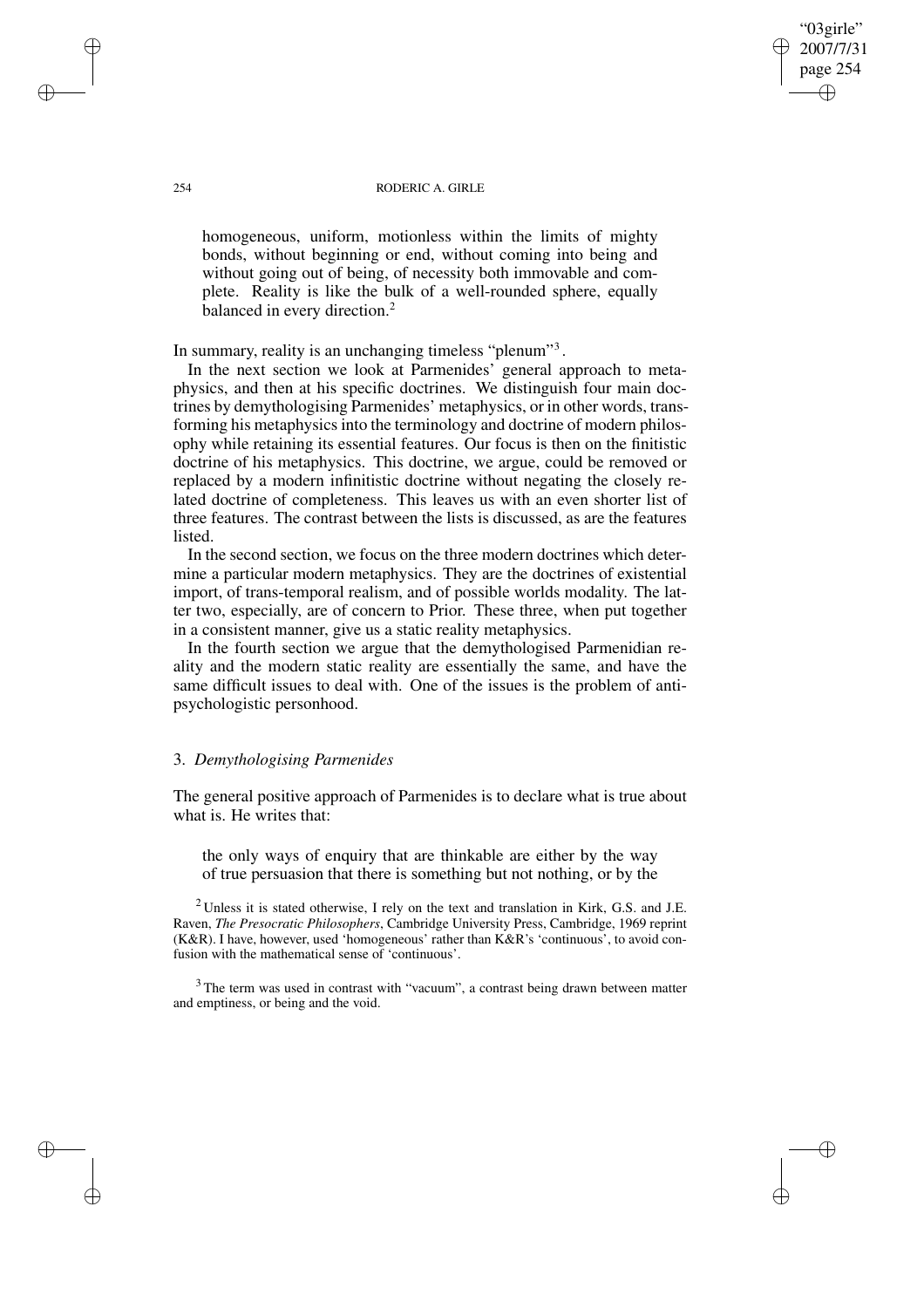way I declare to be unthinkable that, of necessity, there is (some) nothing. But, you cannot know nor say, for it's impossible, that there is nothing, because only what *there is* can be thought about. (my translation) $4$ 

Parmenides is setting the scene for the view that there is no non-being. His claims about what is true of reality involves assertion of only the "positive" characteristics of what exists ( $\epsilon \sigma \tau \iota$ ). This view gives a methodology of discussion and has been recently set out as *Parmenides' Principle*:

*Things which do not exist cannot be referred to or mentioned; no statement can be about them.*<sup>5</sup>

Parmenides may not want to even mention the non-existent or non-being, but his methodological discourse does just that, and he is therefore expressing true ideas concerning what cannot be thought about. But it is not this paradoxical question that I want to address. We must leave that for another time. We will return later, though, to Parmenides' Principle. At this point I want to look at what Parmenides asserts positively and, on his account, truly about the existent.

We look at four things in Parmenides. First the contrast between truth and wrongheaded opinion, which can easily be demythologised to a modern perspective, but it is not important so to do and we just note it. Second we discuss the positive features of reality, especially completeness which is of major importance. Third the contrast between finite and infinite which can be demythologised into something quite neutral. Fourth the contrast between uniformity and distinctions.

### 3.1. *Truth and Opinion*

✐

✐

✐

✐

There is the contrast between the truth about reality and wrongheaded opinion. Parmenides distinguished sharply between the truth about reality and our beliefs about reality, especially our wrongheaded beliefs. Parmenides said, after giving an account of reality, that "Here I end my trustworthy discourse and thought concerning truth; henceforth learn the beliefs of mortal

<sup>4</sup> In view of the poetic nature of Parmenides' writing, I have not made a highly literal translation but have tried to capture the poetically expressed ideas with the use of modern philosophical catch phrases, especially, "Why is there something and not nothing?"

5 Fitting and Mendelsohn, *First-order Modal Logic* (Kluwer, Dordrecht, 1998) page 172. (F&M)

"03girle" 2007/7/31 page 255

✐

✐

✐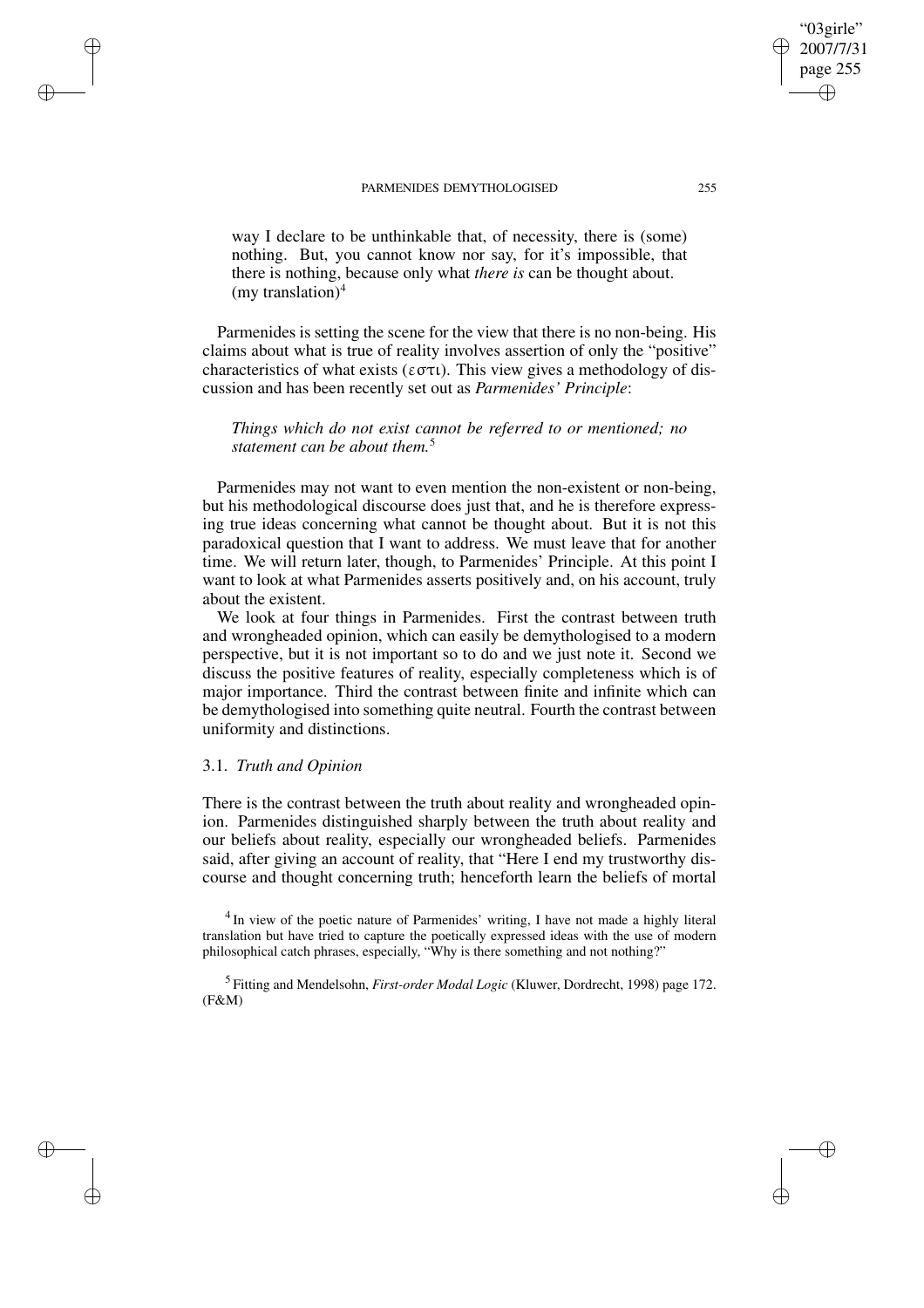"03girle" 2007/7/31 page 256 ✐ ✐

✐

✐

#### 256 RODERIC A. GIRLE

men by listening to the deceitful ordering of my words." He shifts across from truth to wrongheaded opinion, and gives his account of why mortals believe all sorts of disordered opinion.

Although for Parmenides this is the distinction between truth and belief, this distinction can be seen as the distinction between how things *are* and how things *seem* to be. Simplicius described this as the shift from the objects of reason to the objects of sense. A modern philosopher might say that it is the distinction between reality and appearance. But nothing dramatic hangs on taking Parmenides literally. In fact, for the purposes of this paper, we need not enter into the ongoing complex debate about whether Parmenides' account of wrongheaded beliefs is an account of Pythagorean doctrines, popular opinion, or just some eccentric invention of Parmenides himself.

### 3.2. *Features of Reality*

Our interest is in Parmenides' account of the truth about the features of reality. When we look at Parmenides' poem, part of which was quoted at the beginning of this paper, we see that Parmenides is proclaiming that reality has eight features. Reality is:

- (1) homogeneous
- (2) uniform
- (3) motionless
- (4) finite
- (5) without beginning, generation or birth
- (6) without ending, demise or destruction
- (7) immoveable
- (8) complete (entire) $<sup>6</sup>$ </sup>

The Greek terminology suggests that these can be conveniently reduced to four. We can see that the Greek terms for "homogeneous" and "uniform" above emphasise "likeness" and "not being able to be separated or cut up." They transform easily to "homogeneous uniformity." The terms used for "motionless" and "immoveable" above emphasise the lack of both internal and external motion of the plenum. They can be simply paired. The terms for "without beginning or generation" and "without end or destruction" above become "without beginning or ending." The terms used for "finite" and

 $6$ These are to be found in K&R in the footnote translations on pages 273 to 277. cf. Coxon, A.H. *The Fragments of Parmenides*, (Van Gorcum, Maastricht, 1986) pages 59–75 and commentary.

✐

✐

✐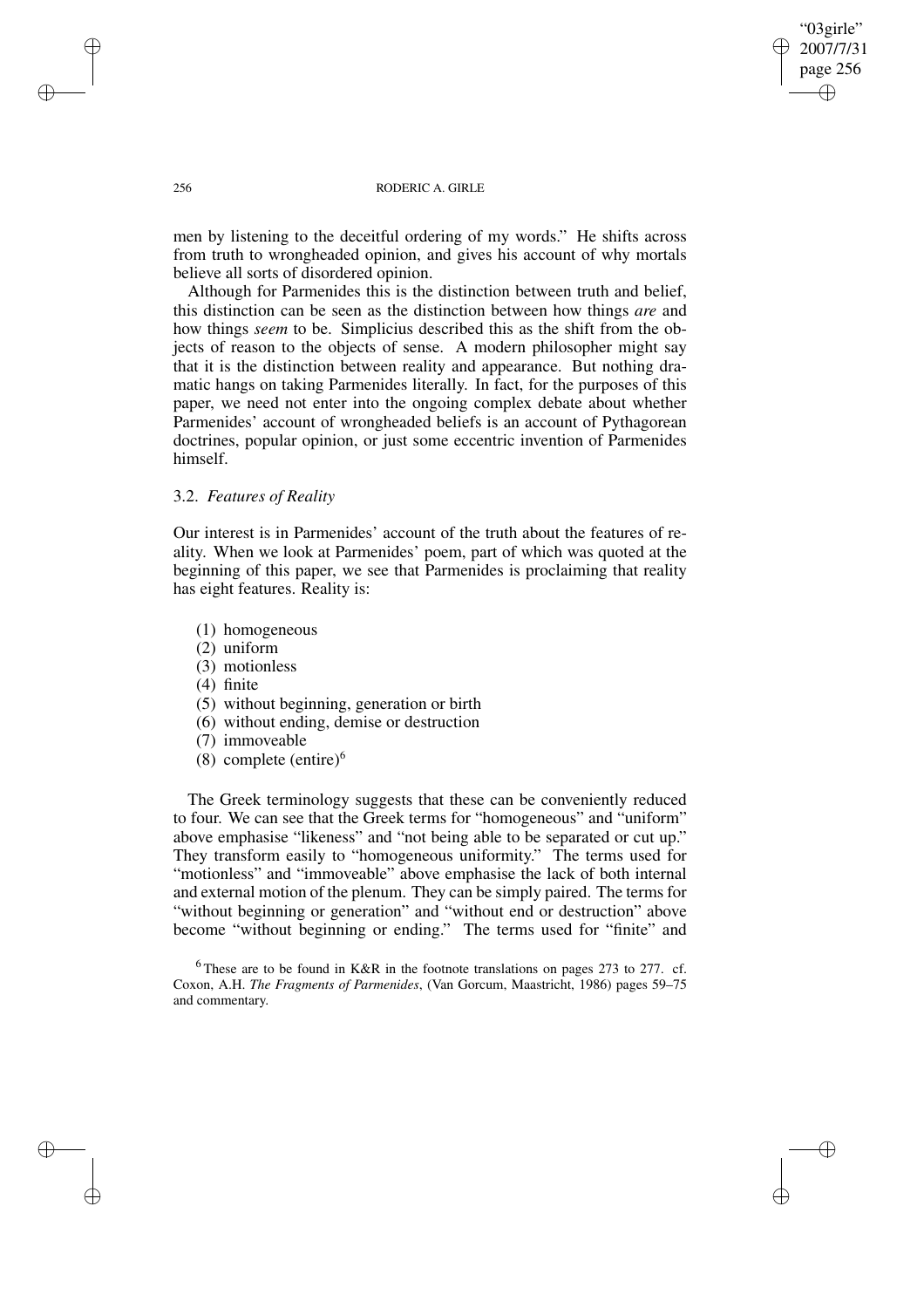"complete" emphasise the finite entirety of reality. We discuss the pairing of finite and complete below. These groupings are quite natural for modern philosophers and give us the four features below in list (A):

- (A) (1) homogeneous and uniform
	- (2) motionless and immoveable
	- (3) without beginning or ending
	- (4) finite and complete

This list is our partly demythologised list of Parmenidean features of reality. But we need to go further and discuss the third and fourth features of Parmenides' (A).

# 3.3. *Finite and Infinite*

✐

✐

✐

✐

To our modern view, the third and fourth features seem to be at least contrary. But now, as a result of popular presentations of Relativity Theory, we tend to put time and space together in some sort of four dimensional spatio-temporal whole, whereas Parmenides would almost certainly have seen them as quite distinct. So the third feature is temporal, and the fourth is spatial in a special sense. Reality is spatially finite and complete, but temporally neither ending nor beginning.

According to W.T. Jones<sup>7</sup> Parmenides argued in the following way:

Starting from the basic premise of monism, that reality is fundamentally one, and adding two additional premises ... first, "What is, is" and second, "What is not is not." ... it seemed to follow that whatever is, is (1) uncreated, (2) indestructible, (3) eternal, and (4) unchangeable. (pages 21–22)

The most interesting thing about the list in Jones is that he has already been engaged in some demythologising of Parmenides. Jones has no mention of the finite and complete nature of reality. It is this finitude which leads Parmenides to say that reality is *like a well-rounded sphere*, that is, like a limited geometrical object.

Parmenides emphasises the contrast between finite and infinite. There was a fairly typical Greek view that a lack of limits, like the kind embraced by modern accounts of infinity, was unrealistic. If there is no limit then there is

7 Jones, W.T. *A History of Western Philosophy, Volume One, The Classical Mind*, 2 nd Edition, (Harcourt Brace Jovanovich, New York, 1970).

"03girle" 2007/7/31 page 257

✐

✐

✐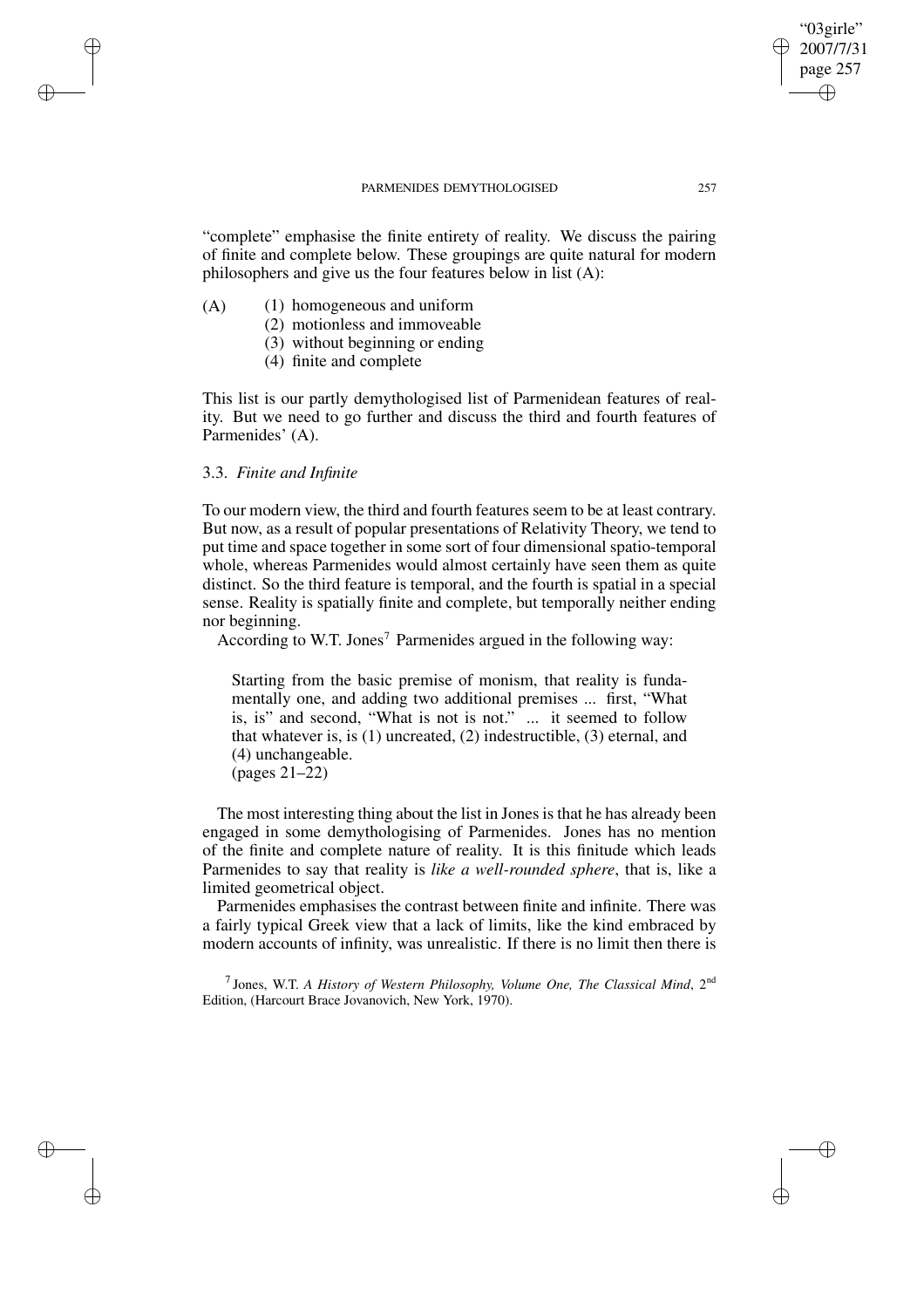"03girle" 2007/7/31 page 258 ✐ ✐

✐

✐

#### 258 RODERIC A. GIRLE

incompleteness or lack of entirety; and anything incomplete or not entire is unreal. This is almost certainly why Aristotle saw the finite as real and the infinite as an unactualised possible.

Reality, especially spatial reality, could not be infinite. It had to be limited in some sort of "closed" sense. Parmenides says, effectively, that "there is a furthest limit." So we have Parmenides' image of reality being "*like* the bulk of a well-rounded sphere" (my italics). A finite sphere is a *closed* space with a *definite limit*. There is an interesting claim in Einstein's early theory of relativity that the universe is finite but unbounded. This might have been met with considerable puzzlement by Parmenides, but is paradoxically somewhat like his view of a finite entirety.

The question we must answer is, "Is Parmenides' view that reality has a finite spatial limit inextricably bound up with the rest of his metaphysical doctrines?" I do not think so. And in any case there are consequences of an interesting kind, if we allow that the finitistic Parmenides can be made infinitistic or relativistic in some way, and yet retain the view that reality is complete and entire. In this paper I wish to emphasise the completeness or entirety of reality in Parmenides, whatever is to be said about the finite or the infinite dimensions of space.

It needs to be noted that the finite is linked to the complete in Parmenides. The real target is completeness. A complete reality is one which is in want of no change. So, even if we allow for the transformation of finite to infinite, the completeness of the (new) infinite reality should stand. Coxon has Parmenides saying, "it is not lawful the Being should be incomplete, for it is not defective," 8 and Taran has it as "it is not right for being to be incomplete, for it is not in need." 9

Allowing the demythologisation from finite to infinite, but holding to completeness, will give us the following four features of the Parmenidean world in our second list (B):

(B) (1) homogeneous and uniform

- (2) motionless and immoveable
- (3) without beginning or ending
- (4) complete

These do not match Jones's account, especially as far as time goes. Jones reads "without beginning or ending" as "eternal". We return to the question of time later.

 $8$  Op. cit. page 70.

<sup>9</sup> Taran, L. *Parmenides* (Princeton, New Jersey, 1965) page 86.

✐

✐

✐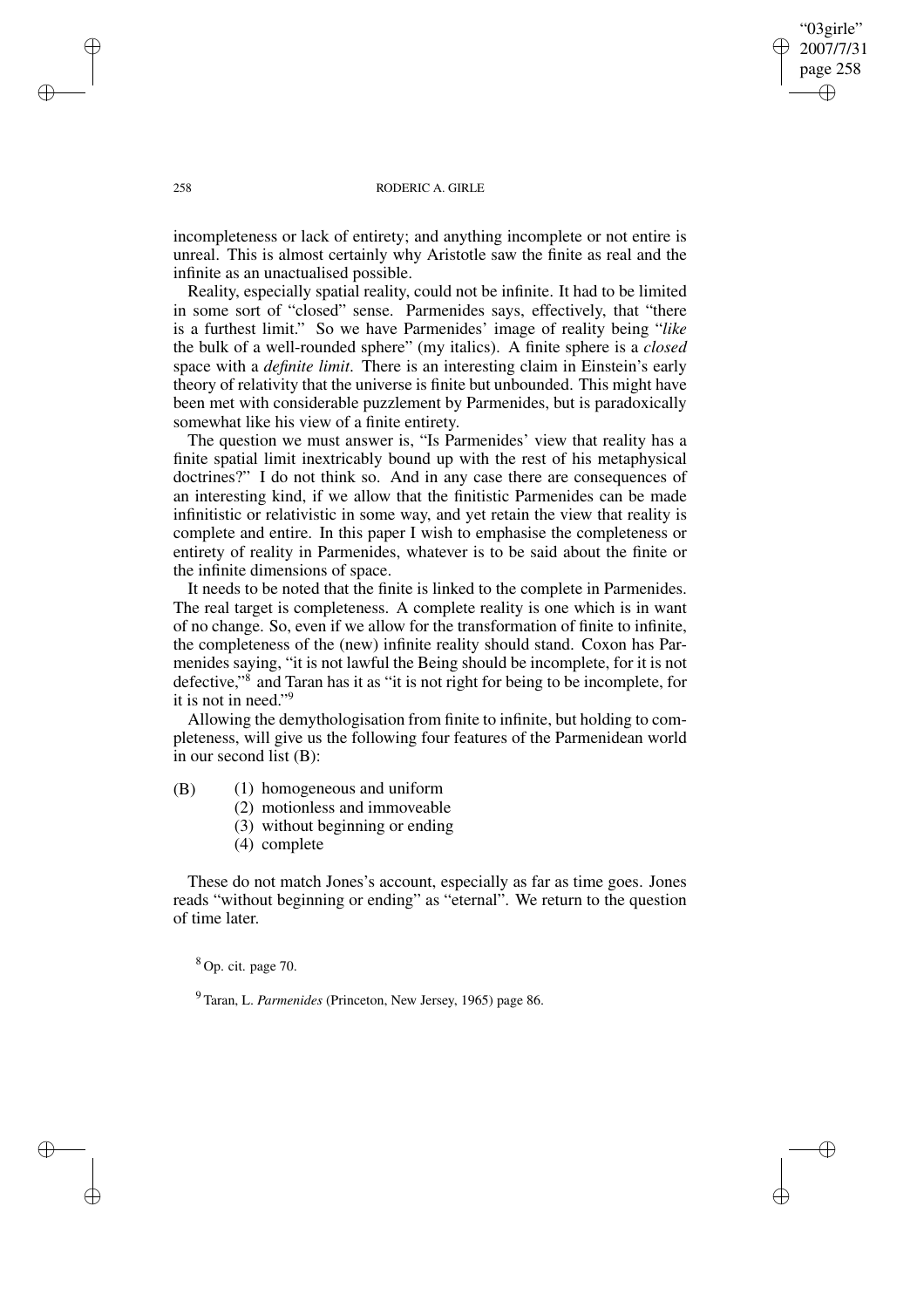## 3.4. *To Change or Not to Change*

✐

✐

✐

✐

There was, in much of Greek thinking, and there is in some modern thought as well, the view that change could not be part of basic reality. The basic reality of the world has to be something utterly unchanging. The 'really' real would have to be fixed in its essential nature. This view was at first expressed in the semi-physical or semi-scientific postulations of the pre-Socratics that the world was just fire, or just water, or just atomic bits in the void. The fire would always be fire, however that manifested itself. The water will always be water, however it manifests itself. The atoms were, as the word itself says, not divisible. Nor is any one of them subject to change. Change becomes more or less problematic, depending on the basic constituents of reality.

For example, consider a very brief account of what the atomists had to say. At first sight, the atomist solution to the problems of change is by far the most modern of the solutions. Individual atoms change not. They persist. Each is distinct. Change arises by the rearrangement of atoms in the void. The atomists' main problem was their account of the void. They said that it existed but it was non-being. If we take the view that to say that the void is non-being, and that non-being is non-existence, then the atomists are contradicting themselves. That is their problem.

Now for time. It is important not to be too quick to accept the idea that the fourth characteristic of reality:

(4) without beginning or ending

entails eternity. Parmenides states of reality that:

it *was* not in the past, nor *shall* it be, since it *is* now, all at once, one, homogeneous. (K & R, page 273)

This is closely related to Parmenides' completeness, reality is *completely now* or *entirely now*. This gives us a picture of a timeless present. It is interesting to note that there is a temporal logic for linear time which can be interpreted in terms of now and only now. This might seem to be paradoxical, but temporal logic can be tricky.

Think of it this way. The ordinary modern way of looking at time is very geometrical. We think of time as a line from past to future through the present — a kind of arrow pointing into the future. Let us say that any instant along the line is in an "after" relationship to the instants in its past, and a "before" relationship to the instants in its future. Temporal logic gives

"03girle" 2007/7/31 page 259

✐

✐

✐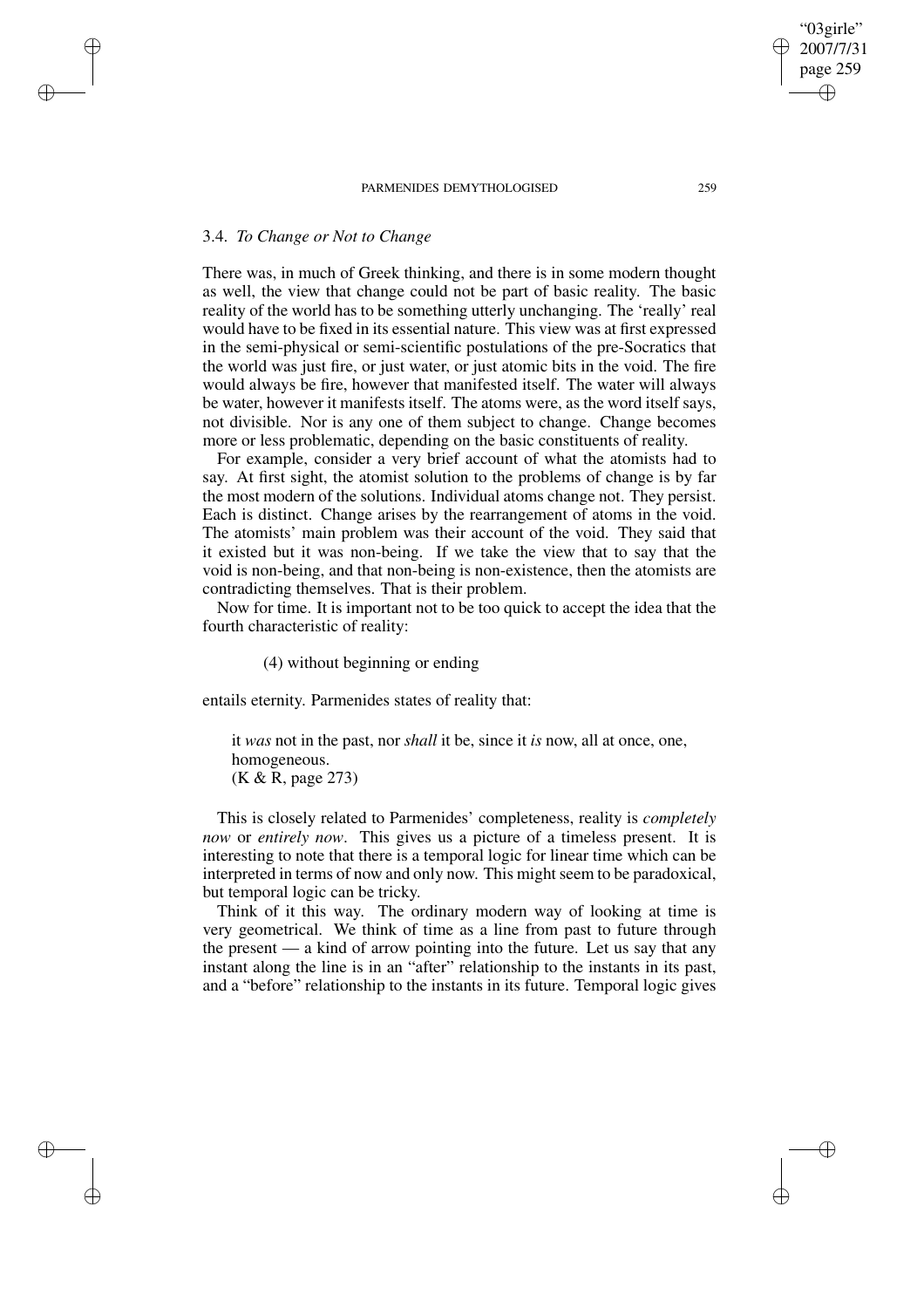260 RODERIC A. GIRLE

"03girle" 2007/7/31 page 260

✐

✐

✐

✐

this line some pretty obvious properties in terms of the instants. The "after" and "before" relations are transitive: *If*  $t_n$  *is before(after)*  $t_k$ *, and*  $t_k$  *is before(after)*  $t_j$ , *then*  $t_n$  *is before(after)*  $t_j$ . Other relations such as connectedness<sup>10</sup> are introduced to ensure that there is a single line of instants, not a branching tree of instants, and this gives linear time. Strange as it might seem, the minimum requirements for linear time do not in the end give us a time which must extend off from the present into an infinite past and an infinite future. It has been discovered that it is not easy to formalise the notion that time does not loop so that the future "connects" to the past in a great circle of time. One of the simplest minimal formal models for linear time is Scott's<sup>11</sup> non-beginning, non-ending time. This logic would seem at first to rule out any looping of time. But Smiley gives an interpretation for Scott's logic which is a model of a single instant in a loop. There is no beginning or ending. But the one instant is in a loop such that it is both after and before itself.

The Smiley interpretation was described by Prior as "instantaneous time".<sup>12</sup> Malcolm Rennie<sup>13</sup> reports that Prior once called this "Parmenidean time." It is static time, Parmenedian time with no past and no future, the only time being the static present.

We can demythologise even further to get the following four features of a Parmenidean world by transposing "without beginning and ending" to "timelessly instantaneous." We have now arrived at a third list (C):

(C) (1) homogeneous and uniform

- (2) motionless and immoveable
- (3) timelessly instantaneous
- (4) complete

The Parmenidean solution to the problem of change and persistence through change is to assert that the truth of the matter is that there is no change, no motion, no past and no future, just a simple static now.

<sup>10</sup> "before" is a connected relation iff for any two distinct instants,  $t'$  and  $t''$ , either  $t'$  is before  $t''$  or  $t''$  is before  $t'$ .

<sup>11</sup> See Girle, Rod. *Modal Logics and Philosophy* (Acumen, Teddington, 2000) Chapter 8 pages 131–132.

<sup>12</sup> Prior, A.N. Past Present and Future, (Oxford, Clarendon, 1967) page 49.

<sup>13</sup> Rennie, M.K. *Notes on Tense Logic* (University of Queensland Philosophy Department teaching resources, 1972).

✐

✐

✐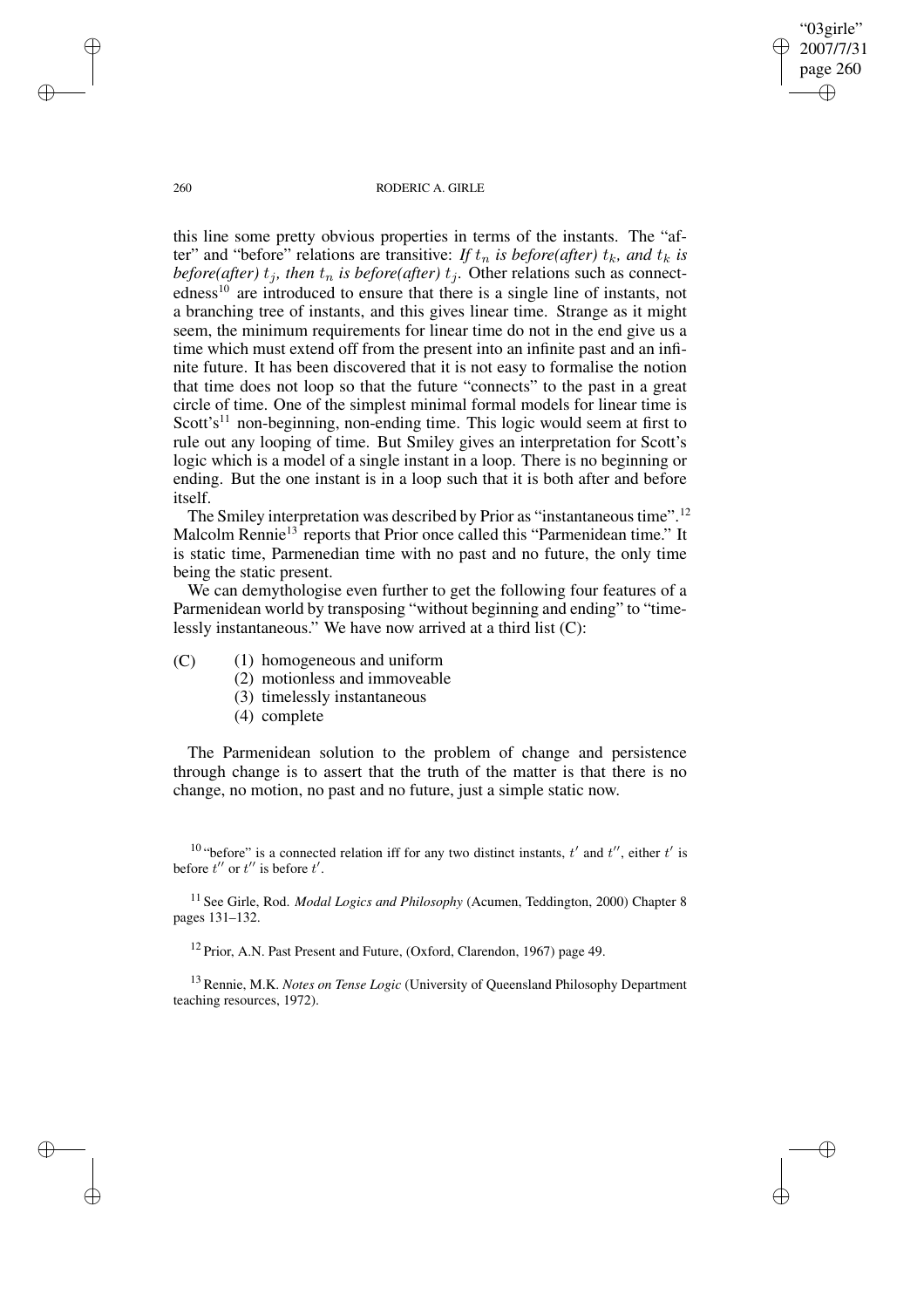# 3.5. *Homogeneous Uniformity*

✐

✐

✐

✐

There is no non-being. Parmenides took the view that what exists is homogeneous, so that although he does not say there is no void in reality, the homogeneous uniformity of what exists is contrary to there being any void. His assertion of the "positive" characteristics of what exists ( $\epsilon \sigma \tau \iota$ ) is highly consistent with his methodological view.

Parmenides' notion that reality is homogeneous may be the result of a logical mistake, a failure to distinguish between identity and predication. Many commentators see such a logical mistake in Parmenides' account of his methodology. But I take a different view that, if there is a mistake, it is to be found in his account of why reality is homogeneous.

What then is Parmenides' notion of uniformity and homogeneity? He writes:

Nor is [reality] divisible, since it is all alike; nor is there more here and less there, which would prevent it from cleaving together, but it is all full of what is. So it is all homogeneous;

It goes like this. If the contents of reality vary from part to part of the whole then what is in one part *is not* what is in any other. So what is in one part *does not exist* in some other part. And this would apply to all parts of reality. We would have to admit that there was non-existence in every part — and that will make us depart from truth. So, Parmenides makes the claim that reality is homogeneous and uniform.

How are we to see this in modern terms? There are two not mutually exclusive options. First there is the attribution of existence to properties. Second there is the notion that reality is, just as Parmenides concludes, utterly uniform. We return to this feature of Parmenides' metaphysics later in the paper.

In the meantime, do we eliminate homogeneity as part of demythologising Parmenides? If we did then we would be correcting, rather than removing local bias and local assumption in the Parmenidean context. But let us see what follows if we do remove homogeneity. Then we have the view that reality has the three features from our third list to give (D):

- (D) (1) motionless and immoveable
	- (2) timelessly instantaneous
	- (3) complete

We turn now to the modern doctrines.

"03girle" 2007/7/31 page 261

✐

✐

✐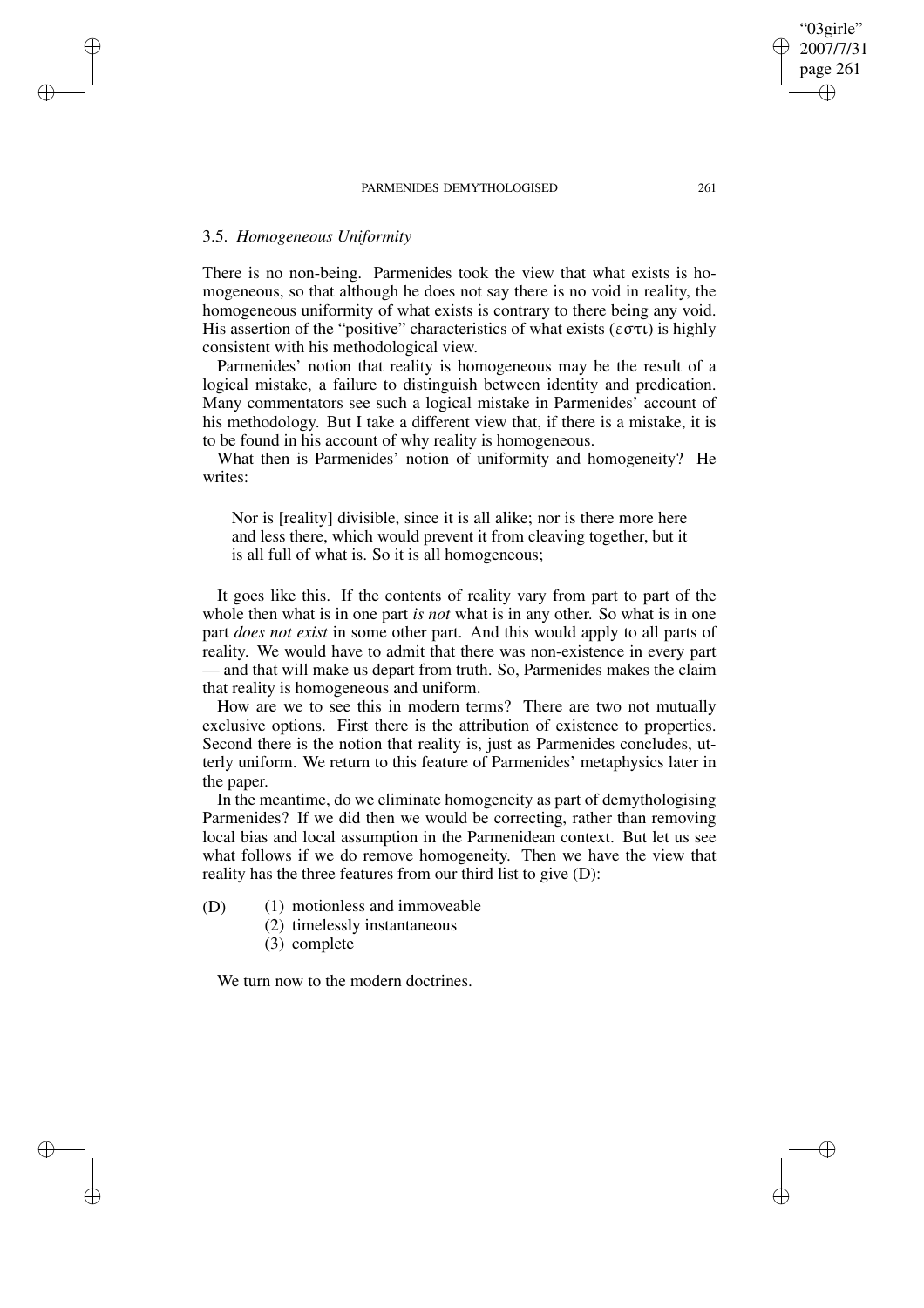262 RODERIC A. GIRLE

"03girle" 2007/7/31 page 262

✐

✐

✐

✐

### 4. *Modern Resonance*

There are three modern doctrines which we now turn to. First there is the assumption of existential import for names and quantifiers, second is the tenseless account of time, and third is modal realism.

We begin with the doctrine of existential import. This doctrine claims that only existent entities can be referred to or quantified over. Words which we tend to think of as names of planets, mythical beasts and fictional characters, such as "Vulcan", "Pegasus" and "Pickwick" are not really names at all. And if we say that all planets have orbits around the Sun, then the quantifier, "All", does not include Vulcan in its range, because only existent entities can be quantified over. These pseudo-names need to be eliminated in favour of some complex description. This doctrine has been cited in recent work on First-order Modal Logic as a doctrine based on Parmenides' Principle, quoted above.

The doctrine poses enormous problems for quantified modal logic. Existential import rules out talk about or the naming of entities which *might* exist, or which are *possible* existents. For example, existential import makes it very difficult to understand what was being talked about when astronomers talked about the planet Vulcan, which was once thought to be between Mercury and the Sun. Vulcan does not exist, and one is not supposed to be able either to name or talk about non-existent entities in the direct way in which we do in everyday language.<sup>14</sup>

One would think that in modal logic one could have the actual world in which Vulcan does not exist and some possible world in which Vulcan does exist. But, if one says that there is a possible world in which the solar system contains Vulcan, then the same problem arises because we cannot talk about possible worlds which contain objects not existing in the actual world where we speak. The only kind of possibilities allowed are those which deal with the re-arrangement of things in or from the actual world. But there is a solution within the bounds of Parmenides' Principle. It is modal realism.

The modal realism of philosophers such as David Lewis<sup>15</sup> claims that possible worlds are as real as the actual world in which we find ourselves. Things which exist "out there" in possible worlds are entities in an all encompassing domain of existing things. Although one might be tempted to say that the all encompassing domain is really a domain of possible existents,

<sup>14</sup> So tough is this doctrine that, from a formal point of view, if we let "v" be the name of Vulcan, and think that  $(\exists x)(x = v)$  says that Vulcan exists, we discover that  $\sim (\exists x)(x = v)$ , which might be thought to say that Vulcan does not exist, is a logical contradiction.  $(\exists x)(x = v)$  is a logical truth. Anything named must exist.

<sup>15</sup> Lewis, D.K. *On the Plurality of Worlds* (Blackwell, Oxford, 1986).

✐

✐

✐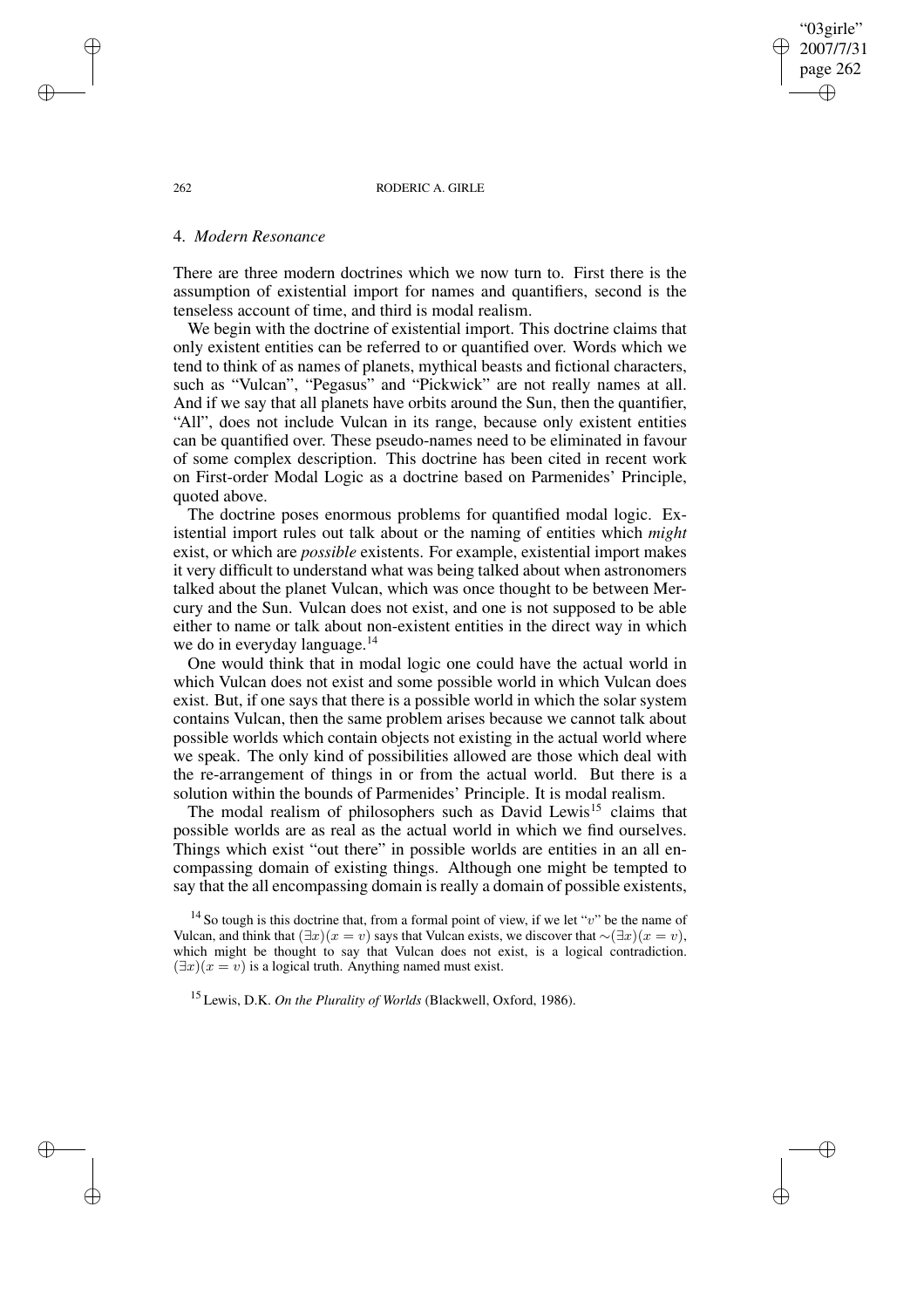a *possibilist* domain, that is not strong enough. The entities must "really exist" in an overall *actualist* domain.<sup>16</sup>

In fact, Lewis's modal realism can be seen as flowing from a full-blooded doctrine of existential import. Lewis, together with most modal logicians and metaphysicians, gives an account of possibility and necessity purely in terms of quantifying over possible worlds. A statement of possibility is true in our world if in at least one possible world what's claimed to be possible is true, simpliciter. A statement of necessity is true if what's claimed to be necessarily true is true in all possible worlds. So, if it's possible for rabbits to be carnivorous, then there is a world in which rabbits are carnivorous. If "It's necessary that: if it rains then it rains," then in every possible world it's the case that "If it rains then it rains." But *if* we cannot quantify over things which do not exist, then either the possible worlds account fails or each possible world exists in a full-blooded, quantifiable-over way. "Every possible world" ranges over existing worlds only. So we have the third doctrine, the doctrine of modal realism.

Modal logic has been interpreted as the logic of time. The possible worlds become time-slices of the world, or instants in the world's history. It is usual to have a modality for the future and one for the past. Consider past modality. *It's possible that* p becomes *At sometime past:* p.  $(\Diamond p)$  becomes Pp) Say we wanted to assert that Socrates lived in Athens. If we accept the doctrine of existential import, and agree that Socrates no longer exists, then we have problems. Once Socrates ceased to exist his name ceased to be a name. But if we accept a doctrine analogous to modal realism for all possible instants of time and agree that all time slices or historical instants in the past are just as real as the now, then the problem vanishes. The same is then applied to the future as well, and we have all time existent, just as real as now. This is the tenseless account of time.

Time is not to be seen as a context for the Universe, a background against which events occur, and in terms of which entities endure. Time is one dimension of a four dimensional whole. The tenseless account of time is essentially an account in which our planet is a four dimensional worm in a reality of at least three dimensions of space and a fourth dimension of time. Each of us is likewise a four-dimensional worm through time. The notion that you and I and the planets and the Sun and the galaxies are spatiotemporal worms, is parasitic on the notion that the Universe as a whole is a four-dimensional worm, the uni-worm. There is no fallacy of composition here, no fallacy of division. Time, as such, is from one extremity of the uniworm to the other, and is merely an internal dimension of the uni-worm, an

 $16$  See F&M.

✐

✐

✐

✐

"03girle" 2007/7/31 page 263

✐

✐

✐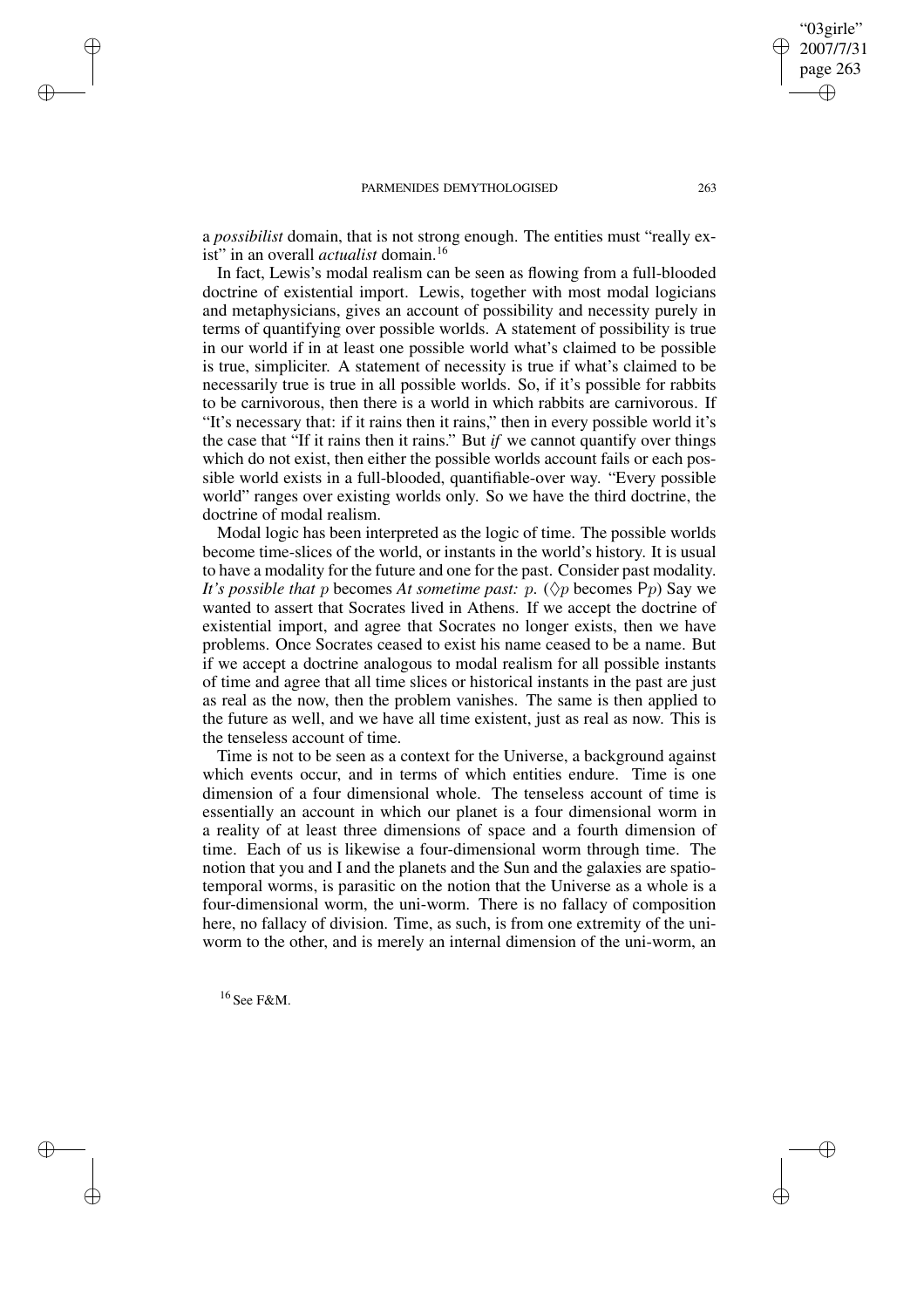"03girle" 2007/7/31 page 264 ✐ ✐

✐

✐

#### 264 RODERIC A. GIRLE

internal dimension of the existent. And the uni-worm exists in total. The *total* is changeless. It has no past, it has no future, it just *is*.

In Lewis's modal realism there is an explicit advocacy of the tenseless account of time. Each possible world is a four dimensional, infinitely large whole, a complete uni-worm. The complication is that there are many uniworms, for that is what each possible world is. There is also an explicit advocacy of existential import. The actual world is just the existing uniworm in which we live, and move (not), and have our being. The other possible extended temporal worlds also exist. Reality has to encompass not just one uni-worm, but infinitely many uni-worms.

The uni-worm satisfies the (D) list of Parmenidian features of being: motionless and immoveable, timelessly instantaneous, and complete. The tenseless uni-worm is a complete Parmenidean plenum.

### 4.1. *Alternative Accounts*

Of course, the doctrines of existential import and trans-temporal reality are not the only solutions to the issues discussed above. If one takes a possibilist approach to naming and quantification and possible worlds, then one can distinguish between the actual world at any present instant and the other possible and temporal worlds in terms of what is actual, in terms of what actually exists. Fitting and Mendelsohn give a formal account of this alternative approach and introduce an explicit predicate for existence to sharpen up their account.

Prior anticipated just such a modal realism and suggested that it was unlikely that anyone would advocate such a metaphysics. Prior wrote:

I wonder whether anybody wants to put forward anything like the following as a piece of serious metaphysics: There really are such objects as possible worlds, and what we loosely describe as propositions of modal logic are in fact predicates of which these objects are the subjects.<sup>17</sup>

He saw such a metaphysics as being analogous to a tenseless account of time and "a tall story". He rashly assumed that no one would take up such a metaphysical stance, and that by virtue of the analogy he could show the tenseless account of time to be also "a tall story." This approach to time has been partly a consequence of the four dimensional approach to time in relativity theory,

<sup>17</sup> Prior, A.N. "Modal Logic and the Logic of Applicability" *Theoria* Vol. 34, 1968, pages 183–202.

✐

✐

✐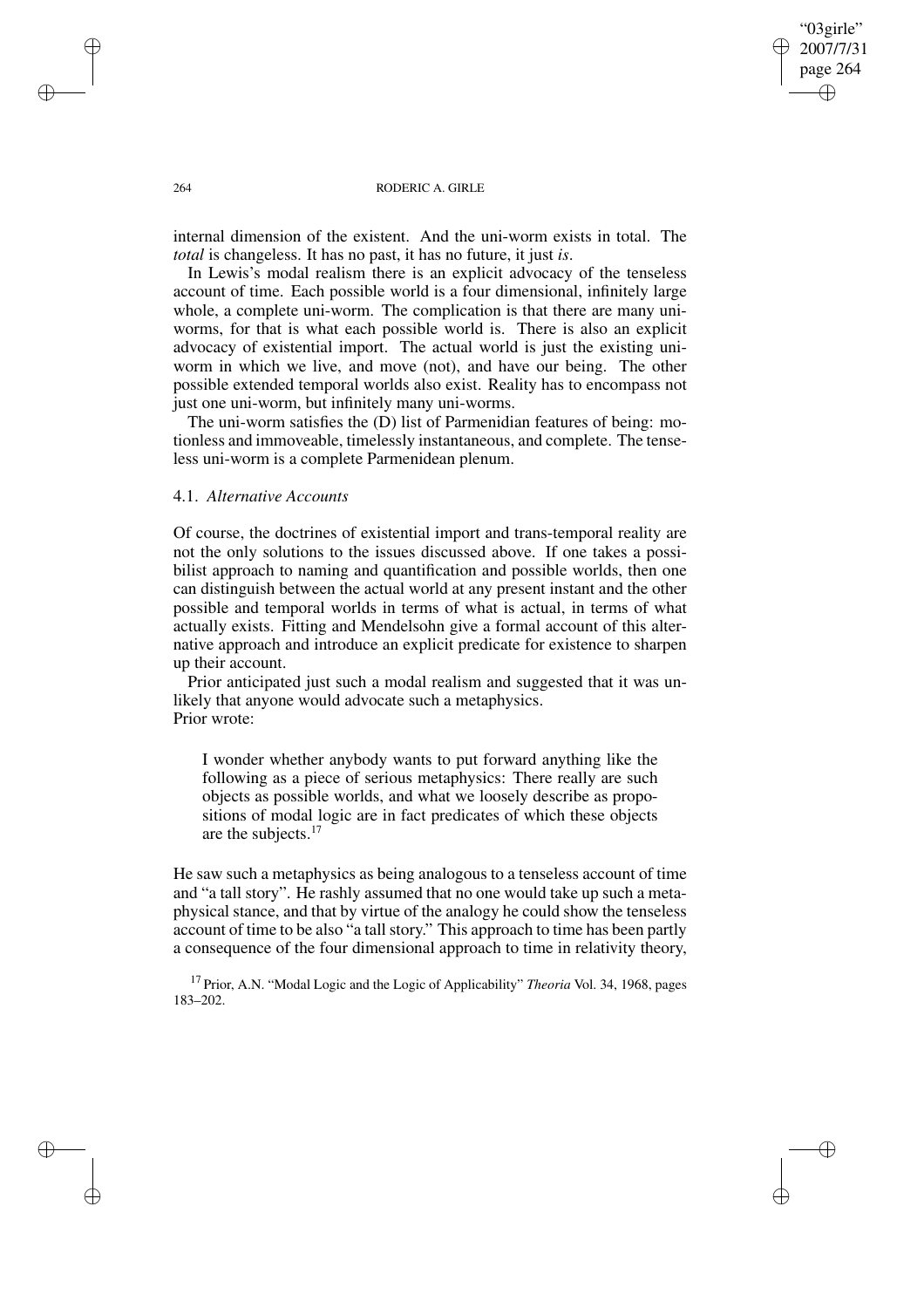but it has also been influenced by questions about propositional evaluation in time. Some have insisted that propositions need to be temporally indexed if they are to be given truth value. They have to be "placed" in the temporal dimension in order to be evaluable. Without indexing, a proposition is incomplete. The mere assertion is not enough.

In Prior's response to this view of propositions he insists that propositions, upon being asserted, are the bearers of truth value. According to him, when I say that I am drinking, then the assertion gives us a complete proposition, a present assertion. The past and future will be relevant only in so much as I make a statement such as "I was drinking." When I say that I am drinking there is no need to say that I "am" truly and forever drinking at a particular time on a day in a year in a uni-worm. That I assert that I am drinking is sufficient. Later I might say that I *was* drinking, and that asserts a proposition also, but about my drinking in the past of when the assertion was made. This is in contrast to those who insist that for a proposition to be the bearer of truth value it must be temporally indexed to show just where in the uni-worm it is to be evaluated. Without temporal uni-worm indexing the assertion is not complete. Lack of indexing means that it is not sufficient for the evaluation of what is asserted. What is needed, it is claimed, is complete indexed temporality.

Prior does acknowledge that there are "fewer knock-down arguments against [the tenseless account of time] — or for that matter against the taller story about modality — than I once thought;" and goes on to say, "In doing metaphysics there is still no substitute for 'the choice of the soul'; or if you like, prejudice."<sup>18</sup>

# 5. *Multiplicity and Uniformity*

✐

✐

✐

✐

This is where we have to know whether or not the multiplicity of existing worlds is compatible with Parmenides' view. Before leaping too far we need to look back and see that as we progressively demythologised Parmenides we shifted at the last from (C) to (D). The difference between these two demythologised accounts is that the (C) list contains the feature that reality is homogeneous and uniform, but this is not in the (D) list. Modal realism is, in the sense of list  $(D)$ , quite Parmenidean. What then of  $(C)?$ 

In Lewis's account of modal realism it turns out that each world is quite distinct from every other. So, across all possible worlds, there is difference. They are not continuous with each other, and they do not constitute a uniform whole, indeed, they do not constitute a singular homogeneous uniform

<sup>18</sup> Op. cit. page 192.

"03girle" 2007/7/31 page 265

✐

✐

✐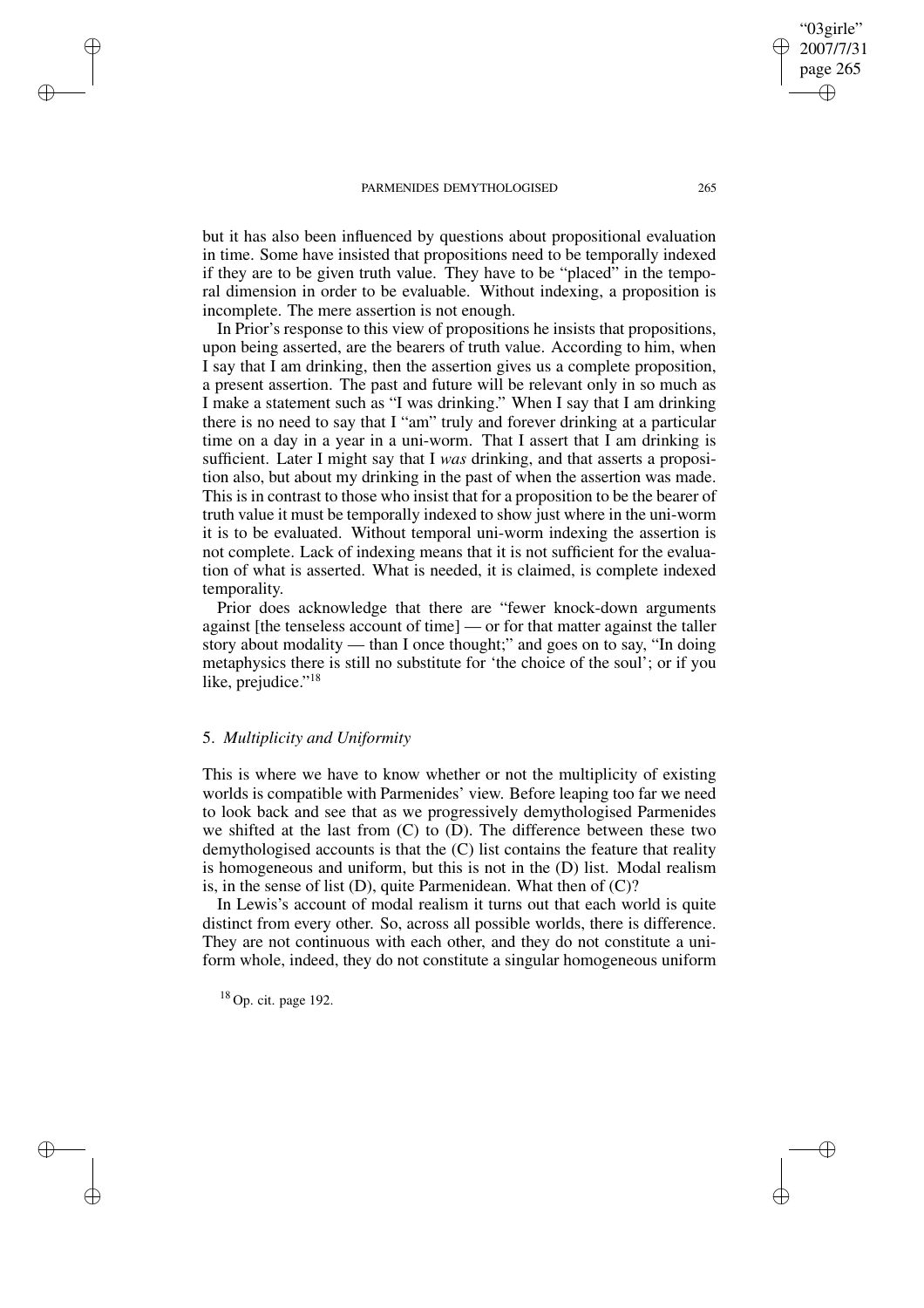"03girle" 2007/7/31 page 266 ✐ ✐

✐

✐

#### 266 RODERIC A. GIRLE

whole. In the sense of the (C) list, Lewis's modal realism is not quite Parmenidean. The multiplicity of distinct worlds runs against the singularity and completeness of the (C) list. There can be one and only one world, then there are no possibilities or necessities of the existent possible worlds kind in the Parmenidean reality.

In this sort of discussion there is always a "but, if." But, if worlds are all Parmenidean and there is but one, then the modality of possibility and necessity becomes part of our wrongheaded opinions about the world, part of our belief state. And those states are then best understood in terms of kinds of belief states. And, as it turns out, the more important parts of Lewis's formal accounts of modality, such as his account of counterfactuals, are equivalent to belief revision accounts of counterfactuals. Modal realism does not survive in the (C) list, but modality does survive as wrongheaded belief.

Let us look at this a little more, the (C) list notion is that modality is wrongheaded belief, and that there is but one world. The features of that world are that it is motionless and immoveable, complete, and timelessly instantaneous. Can we really grasp what this asserts? The question is, "What is it *like* to be a motionless and immoveable, complete, and timelessly instantaneous world?"

### 6. *What is it like to be a Parmenidean world*

The mathematics of four dimensional geometry is at a level of abstraction that makes it difficult to form a sensible impression of what the immoveable, complete, and timelessly instantaneous world is like. In his work of fiction, *The Memory of Whiteness*, Kim Stanley Robinson<sup>19</sup> gives us a strikingly concrete picture of what such a universe is like in full for a perceiving agent. And when we get that account of how the experience would be, the world turns out to be not only motionless and immoveable, complete, and timelessly instantaneous, but also homogeneous and uniform.

Robinson sets the scene and gives a kind of God's eye view of the (C) list world. Part of what is written is given here. The far future hero, Johannes, is on an asteroid sealed inside an airtight bubble, and is being shown the 'real' Parmenidean universe:

the deep blue drained out of the sky. Black night, and the network of stars above. ... The little asteroid beneath them was white and green on its sunward side. Then, as Johannes watched, it pulsed, it

<sup>19</sup> Robinson, K.S. *The Memory of Whiteness* (Tor, London, 1986). It was the reading of this book which set me off to write this paper.

✐

✐

✐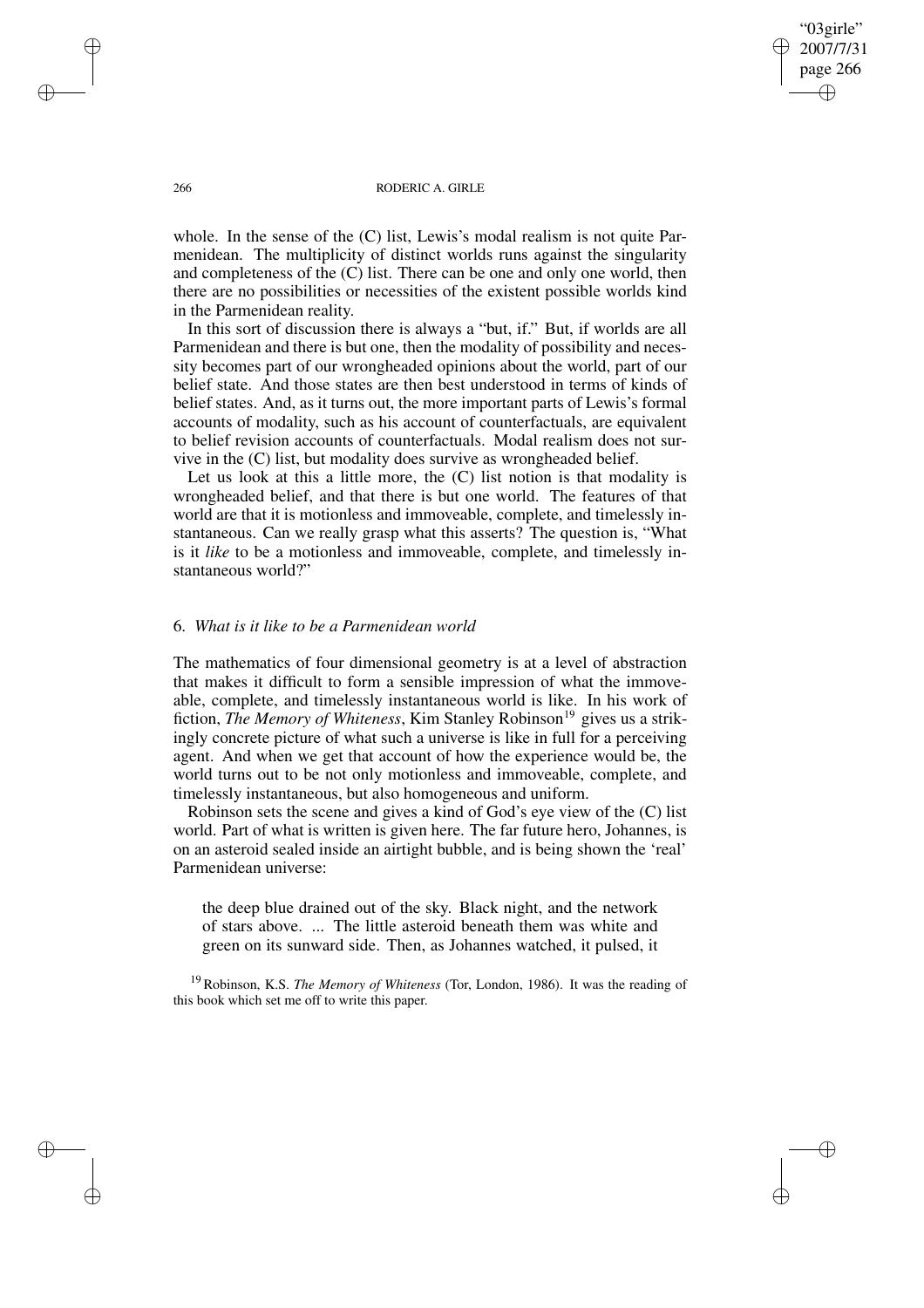✐

✐

✐

✐

stretched out, the crescent of white-green became a band extending across space. And everything blurred, everything fell away. The stars were streaks. There were more of them than he had ever seen. Nearby was what he took to be the sun, Sol, now a bar of light crossing the black space from end to end; and space was filled with other bars of light, each stretching as far as he could see. Looking harder at his solar system Johannes saw the planet-streaks spiraling around the white bar of light, some tight and close, others distant and spiraling more loosely. The gas giants were surrounded by faint helixes of their own.

And now the line of the sun curved very clearly, crossing other curved lines. So many stars that the space here was more white lines than black space. ... Black space filled with white curved lines, crowded by them —

... Other galaxies stretched across the black of space, some close, some far. White threads, scattered randomly. But no. Everything has its causes, and necessarily "becomes" next because it has always been that way: and all of the galaxy threads curved out away from, and came back to, a small white ball far below him. The threads burst away from the white ball in every direction, so that the ball's true size was impossible to see; the threads extended outward, curved back toward the central ball, returned to it. At their maximum reach outward they bowed in graceful arcs, and all of them together made a pattern; the curving white lines appeared somewhat like the outlines of the edges of flower petals. A big spherical black flower, its petals outlined in white, its center a bright white knob. The universe. ... The universe looked like an infinitely petaled chrysanthemum. Spherical white bloom there on its velvet black field, eternally pulsing in and out. ... there were more spherical tracery blooms, scattered around him. It was as if he stood on a rolling black hillside covered by white chrysanthemums. A hillside of flower universes, all fixed forever, all recurring eternally, unchanging; ... And there above him — a black sky filled with white chrysanthemums. As his vision gained power the white blooms covered the black hillside, filled the black sky, sparked in every patch of darkness; in the endless expanse of infinity every possible universe existed eternally, filling all Non-Being with Being. And he looked up into a sky that was pure white. And the hillside below him was pure white. And around him all was white, pure white, pure white. (pps. 201–203)

"03girle" 2007/7/31 page 267

✐

✐

✐